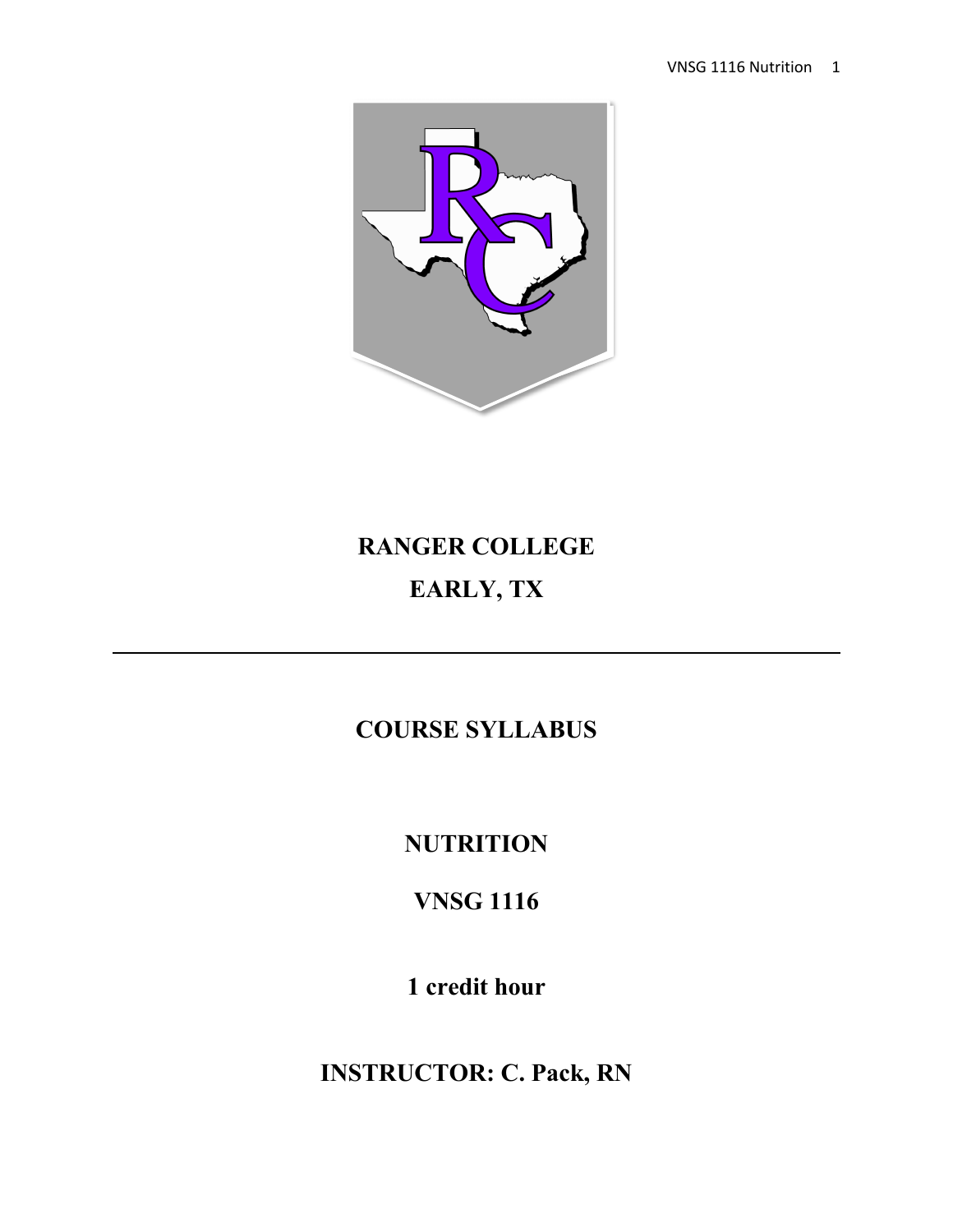INSTRUCTOR: C. Pack, RN EMAIL: cpack@rangercollege.edu OFFICE: 300 Early Blvd St. 105, Early, TX, 76802 Rm 113 PHONE: 325-200-4132 OFFICE HOURS: Monday – Wednesday 4pm-5pm; Thursday  $\&$  Friday by appointment only

# **I. Texas Core Curriculum Statement of Purpose**

Through the Texas Core Curriculum, students will gain a foundation of knowledge of human cultures and the physical and natural world, develop principles of personal and social responsibility for living in a diverse world, and advance intellectual and practical skills that are essential for all learning.

# **II. Course Description**

Introduction to nutrients and their role in proper growth and development and maintenance of health.

# **III. Required Background or Prerequisite**

Anatomy & Physiology I and CPR are required prior to the start of this course.

# **IV. Required Textbook and Course Materials**

ATI, Nutrition for Nursing, Review Module, Edition 6.0 April Hazard Vallerand, PhD, RN, FAAN Cynthia A Sanoski, BS, PharmD, FCCP, BCPS Davis's Drug Guide for nurse's 16<sup>th</sup>. Edition, F.A. Davis Company, Philadelphia, ISBN 978-0-8036-6945-1 Taber's Cyclopedic Medical Dictionary, 22nd Ed., F.A. Davis. ISBN: 978-0-8036-5904-9 WILLIAMS, L. S. (2019). *Understanding Medical-Surgical Nursing*. Place of publication not identified: F A DAVIS. ISBN: 978-0-8036-6898-0 Burton, M., Smith, D. W., & Ludwig, L. J. (2019). *Fundamentals of Nursing Care: Concepts, Connections & Skills*. Philadelphia: F.A. Davis. ISBN: 78-0-8036-6906-2 Carroll A. Lutz, RN Erin E. Mazur, MSN, RN, FNP-BC and Nancy A. Litch, MS, RD Nutrition and Diet Therapy 6th. Edition, F.A.Davis Company, Philadelphia, ISBN 978-0-8036-3718-4. Watkins, C. (2018). *Pharmacology Clear and Simple: A Guide to Drug Classifications and Dosage Calculations, 3e*. FA Davis Company. ISBN: 978-0-8036-6652-8 Henry, N. J. E., McMichael, M., Johnson, J., DiStasi, A., Ball, B. S., Holman, H. C., … Lemon, T. (2016). *Fundamentals for nursing: review module*. Leawood, KS: Assessment Technologies Institute.

ISBN: 978-1-56533-567-7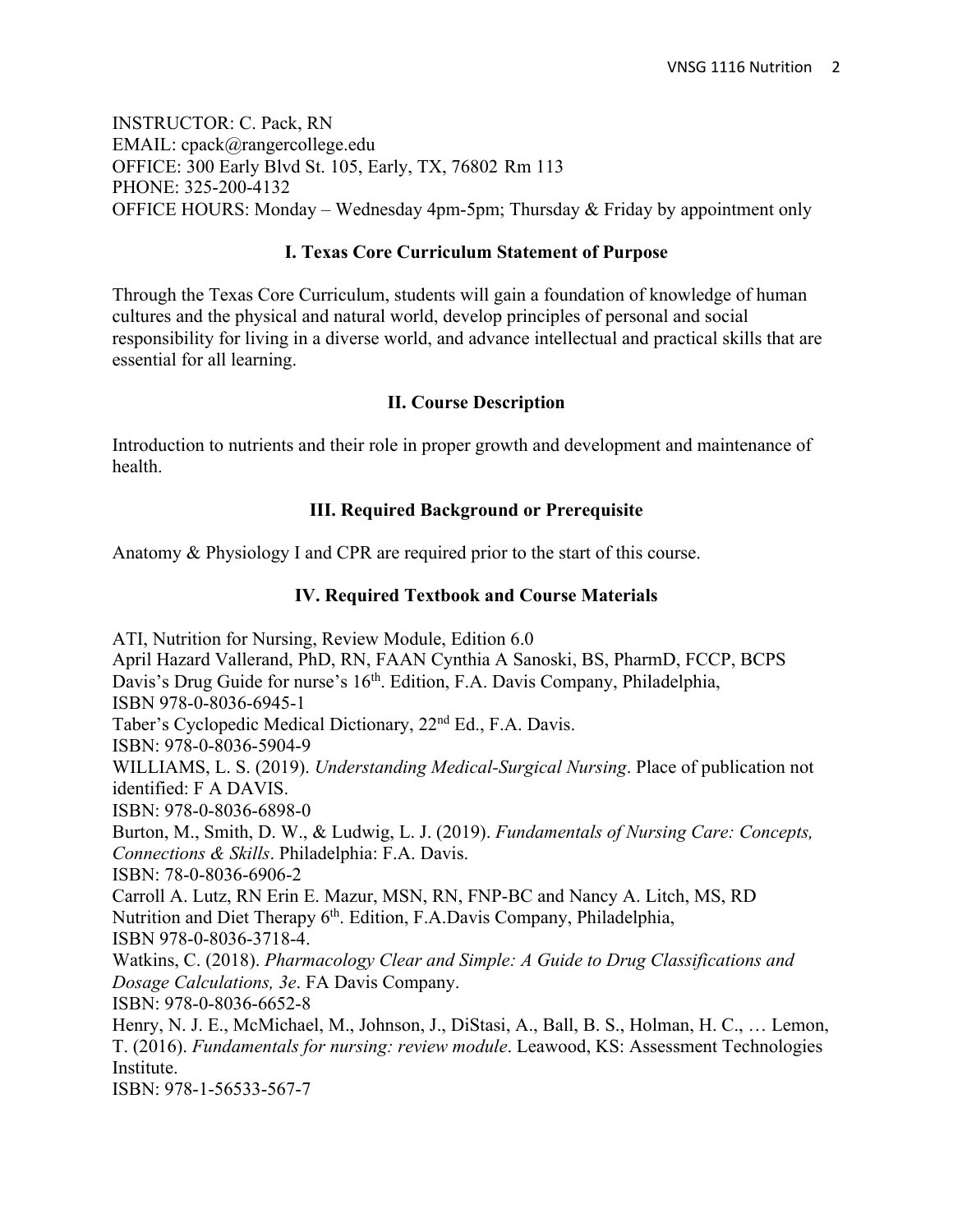#### **V. Course Purpose**

To teach course content as outlined in the course description and to enable student to accomplish the core objectives.

#### **VI. Learning Outcomes**

The student will be able to:

- 1. Describe the relationship between nutrition and health.
- 2. Identify the six classes of nutrients, their function, and their essentially.
- 3. Describe the interaction of food, nutrients, drugs and dietary supplements.
- 4. Describe the relationship between diet and the various diseases processes.

#### **VII. Core Objectives**

This course meets the following of the six Core Objectives established by Texas:

- ☒ **Critical Thinking Skills (CT) –** Creative thinking, innovation, inquiry, and analysis; evaluation and synthesis of information
- ☒ **Communication Skills (COM) –** effective development, interpretation and expression of ideas through written, oral, and visual communication
- $\boxtimes$  **Teamwork (TW)** The ability to consider different points of view and to work effectively with others to support a shared purpose or goal
- ☒ **Social Responsibility (SR) –** Intercultural competence, knowledge of civic responsibility, and the ability to engage effectively in regional, national, and global communities
- ☒ **Personal Responsibility (PR) –** The ability to connect choices, actions, and consequences to ethical decision-making

#### **VIII. Methods of Instruction**

This class may include lectures, discussions, group activities in class, group projects, electronic documents, power points, pre-class activity, ATI, and handouts.

#### **IX. Methods of Assessment**

#### **All students must achieve an overall average of 78% or higher to pass this course.**

**Exams** – Three major exams (60 percent of total grade). Each major test is worth 100 points and will be graded accordingly. Testable material includes content from all components of the program including lecture material, classroom discussions, assignments, activity assignments, ATI, board work, and handouts. Material previously covered may be on subsequent exams. Exams must be taken when scheduled unless arrangements are made prior to exam with the instructor for an alternate test date. Alternate exams are given at the discretion of the instructor. Alternate exams will automatically be deducted 10 points.

**ATI**: (10 percent of total grade). Evidence of content practice, attempt and completion of content exams.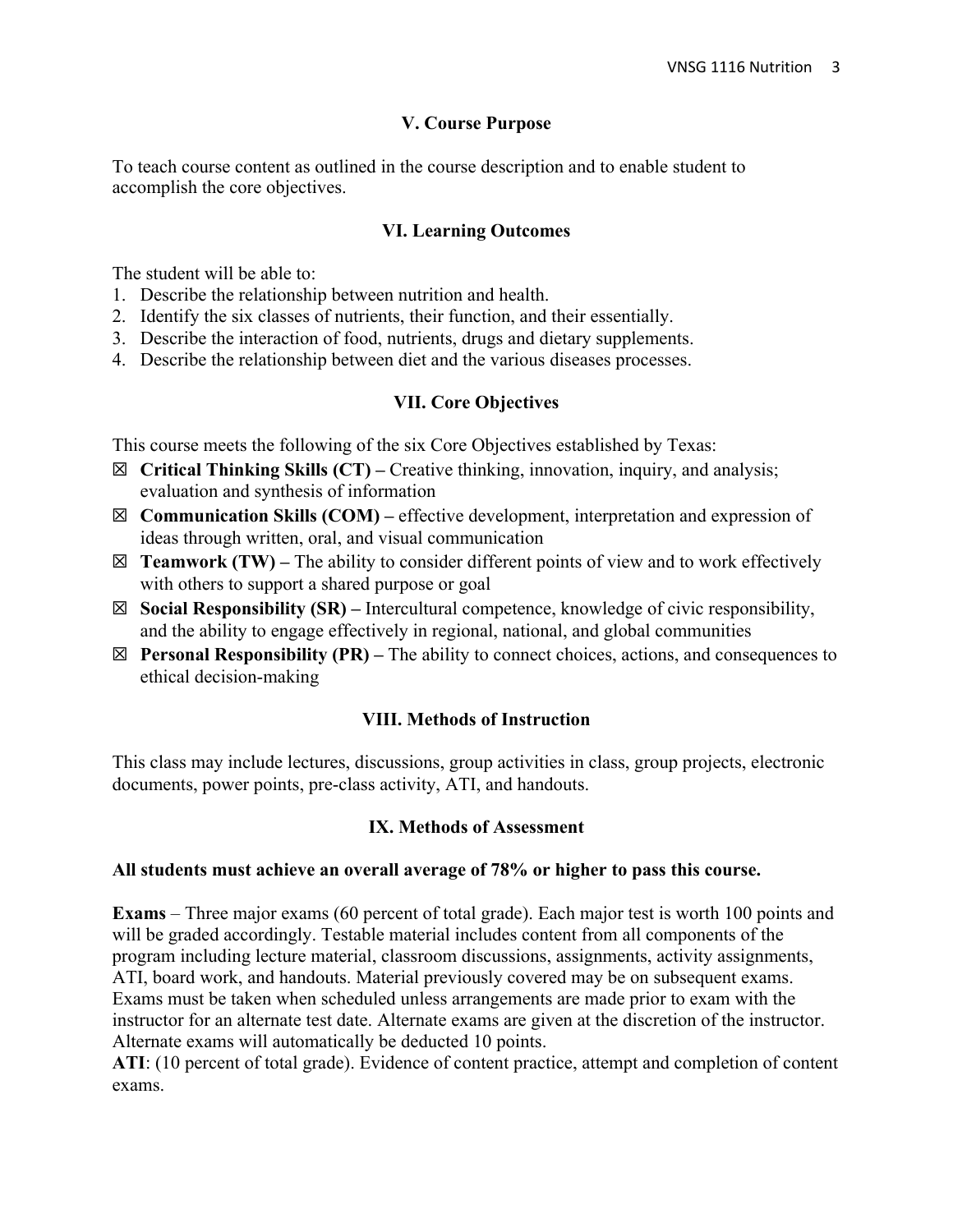**Activities:** (10 percent of total grade) consisting of questions pertaining to assigned material and Nutrition Project.

**Final Exam** (20 percent) – There will be a comprehensive exam (75 questions) over all material covered in this course.

Grading Scale:  $A = 93-100$  B = 86-92 C = 78-85 F = 77 and below

# **\*\*Exam grades will be posted to blackboard within 24-48 hours.\*\***

# **\*\*Schedules are subject to change.\*\***

# **X. Course/Classroom Policies**

1. Be in the classroom and in your seat before class start time. There is a lot of information to cover and limited time to cover it.

2. Be prepared for each class when you arrive in the classroom. This includes books, computer, notes, completed assignments, pencils, and any necessary supplies.

3. Turn in assignments on time and in the proper manner. Late work will not be accepted.

4. Academic dishonesty according to the Ranger College Handbook is defined as copying from another student's test or academic work, or collaboration with another person in preparing written work for credit. Students who commit any of these offenses will go before the Director of the VN Program and will potentially lead to dismissal from the nursing program. (See the section of the Ranger College for further details.

5. No phones are allowed in the classroom or lab setting, unless used for class activity at the instructor's discretion. If it becomes apparent to the instructor that you have a phone in the classroom or lab, you will be dismissed from class and counted absent for that day.

6. Laptops will be used to access your ATI learning and testing.

7. Email – My email address is available for you to use. Please do not abuse that privilege. I will be more than happy to communicate with you about class information and schedule, but only after you have checked this information on your own and have questions. Please identify yourself in any and all emails to me. Email will be answered within 24 - 48 hours during the week or the following Monday if sent on weekend.

8. Disruptions or talking during lecture is distracting to your fellow classmates, one warning will be given, if the talking continues, the offenders will be dismissed from the learning session.

9. Sleeping during lecture will lead to dismissal from class and counted absent for that day.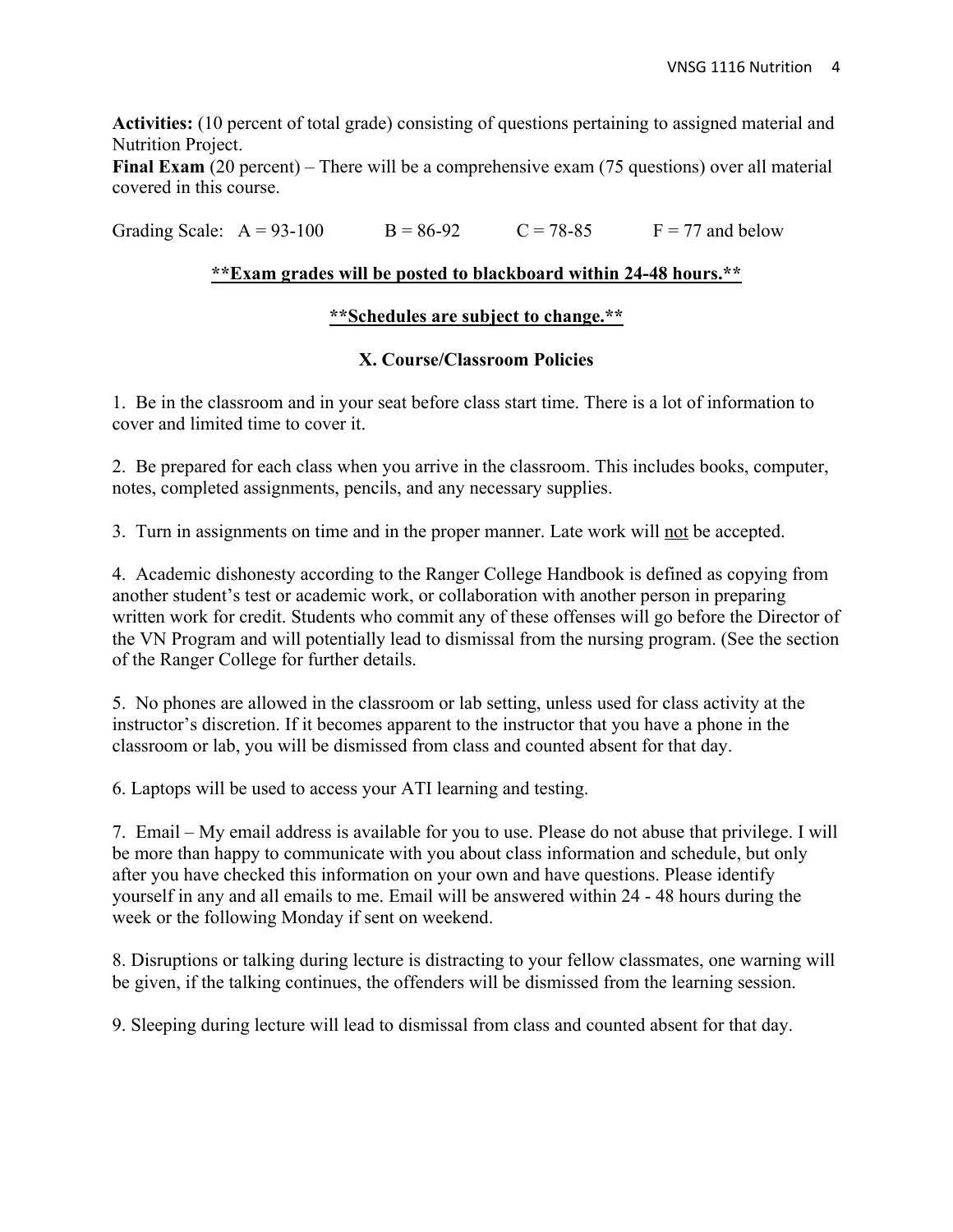#### **XI. Non-Discrimination Statement**

Admissions, employment, and program policies of Ranger College are nondiscriminatory in regard to race, creed, color, sex, age, disability, and national origin.

#### **XII. ADA Statement**

Ranger College provides a variety of services for students with learning and/or physical disabilities. Students are responsible for making initial contact with the Ranger College Counselor, Gabe Lewis (glewis@rangercollege.edu). It is advisable to make this contact before or immediately after the semester begins.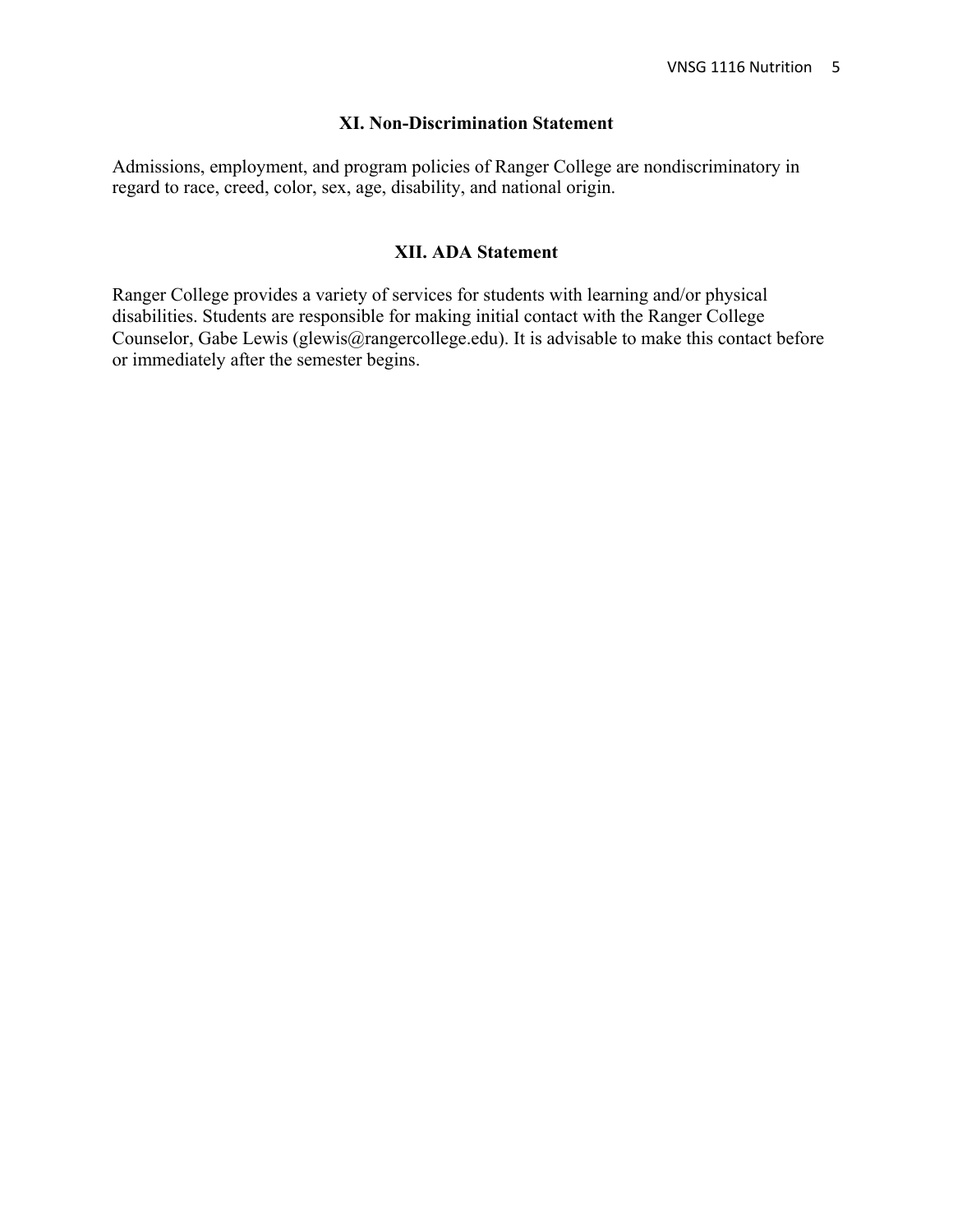#### **XIII. COURSE OUTLINE/SCHEDULE RANGER COLLEGE VOCATIONAL NURSING PROGRAM NUTRITION VNSG 1116 FALL 2019**

| XIII. COURSE OUTLINE/ SCHEDULE |                                                  | <b>ACTIVITY</b>                | <b>ATI</b>                                                                                                 | <b>DUE DATE</b> |
|--------------------------------|--------------------------------------------------|--------------------------------|------------------------------------------------------------------------------------------------------------|-----------------|
| Week 1                         | Orientation; Review Syllabus; Pre-<br>Test       | Fund Ch. 23<br>Pgs. 460-461    | The Communicator 2.0: Virtual<br>Interaction: Clients and Their<br>Nutritional Needs                       | Week 2 by 0800  |
| Week 2                         | Lecture Fundamentals Ch. 23<br>Pgs. 442-459      | Fund Ch. 24<br>Pgs. 500-502    | Practice Assessments: Nurse's<br>Touch: Wellness and Self-Care                                             | Week 3 by 0800  |
| Week 3                         | Lecture Fundamentals Ch. 23 & 24<br>Pgs. 442-500 |                                |                                                                                                            | Week 4 by 0800  |
| Week 4                         | Lecture Fundamentals Ch. 24<br>Pgs. 462-500      |                                | Skills Module: Nutrition,<br>Feeding, and Eating                                                           | Week 5 by 0800  |
| Week 5                         | EXAM#1                                           | Pharm Ch. 21<br>Pgs. 420-423   | Nurse's Touch: Wellness and<br>Self-Care: Wellness, Health<br>Promotion, and Disease<br>Preventions        | Week 6 by 0800  |
| Week 6                         | Lecture Pharmacology Ch. 21<br>Pgs. 409-419      | ATI Nutrition Ch. 11<br>Pg. 65 | Nurse's Touch: Wellness and<br>Self-Care: Self-Care: Eating<br>Healthy and Maintaining a<br>Healthy Weight | Week 7 by 0800  |
| Week 7                         | Lecture ATI Nutrition Ch. 11<br>Pgs. 63-65       |                                |                                                                                                            | Week 8 by 0800  |
| Week 8                         | <b>EXAM#2</b>                                    | Med Surg Ch. 6<br>Pgs. 69-70   | Nurse's Touch: Wellness and<br>Self-Care: Self-Care: Rest and<br>Sleep                                     | Week 9 by 0800  |
| Week 9                         | Lecture Med Surg Ch. 6<br>Pgs. 52-69             | Med Surg Ch.7<br>Pgs. 84       | <b>Nutrition Project Outline Due</b>                                                                       | Week 11 by 0800 |
| Week 10                        | <b>TBA</b>                                       | $\overline{\phantom{0}}$       | $\overline{\phantom{a}}$                                                                                   | $\overline{a}$  |
| Week 11                        | Lecture Med Surg Ch. 6 & 7<br>Pgs. 52-83         |                                | The Communicator 2.0:<br>Technique Identifier: Client<br>Undergoing Weight-Loss<br>Surgery.                | Week 12 by 0800 |
| Week 12                        | Lecture Med Surg Ch. 7<br>Pgs. 71-83             | $\overline{\phantom{a}}$       | $\blacksquare$                                                                                             | Week 13 by 0800 |
|                                |                                                  |                                |                                                                                                            |                 |
| Week 13                        | <b>EXAM 3/ Thanksgiving Feast</b>                | <b>Nutrition Project Due</b>   | **SCHEDULE SUBJECT TO CHANGE**                                                                             |                 |
| Week 14                        | <b>THANKSGIVING WEEK</b>                         | $\overline{a}$                 |                                                                                                            |                 |
| Week 15                        | <b>FINAL REVIEW</b>                              |                                |                                                                                                            |                 |
| Week 16                        | <b>COMPREHENSIVE FINAL</b><br><b>EXAM</b>        |                                |                                                                                                            |                 |

**\*\*\*Must be present for all tests. Automatic 10-point deduction for any absences.\*\*\***

**\*\*\*All activity & ATI assignments due via Blackboard by 8 am.\*\*\***

**\*\*\*NO LATE ASSIGNMENTS ACCEPTED!\*\*\***